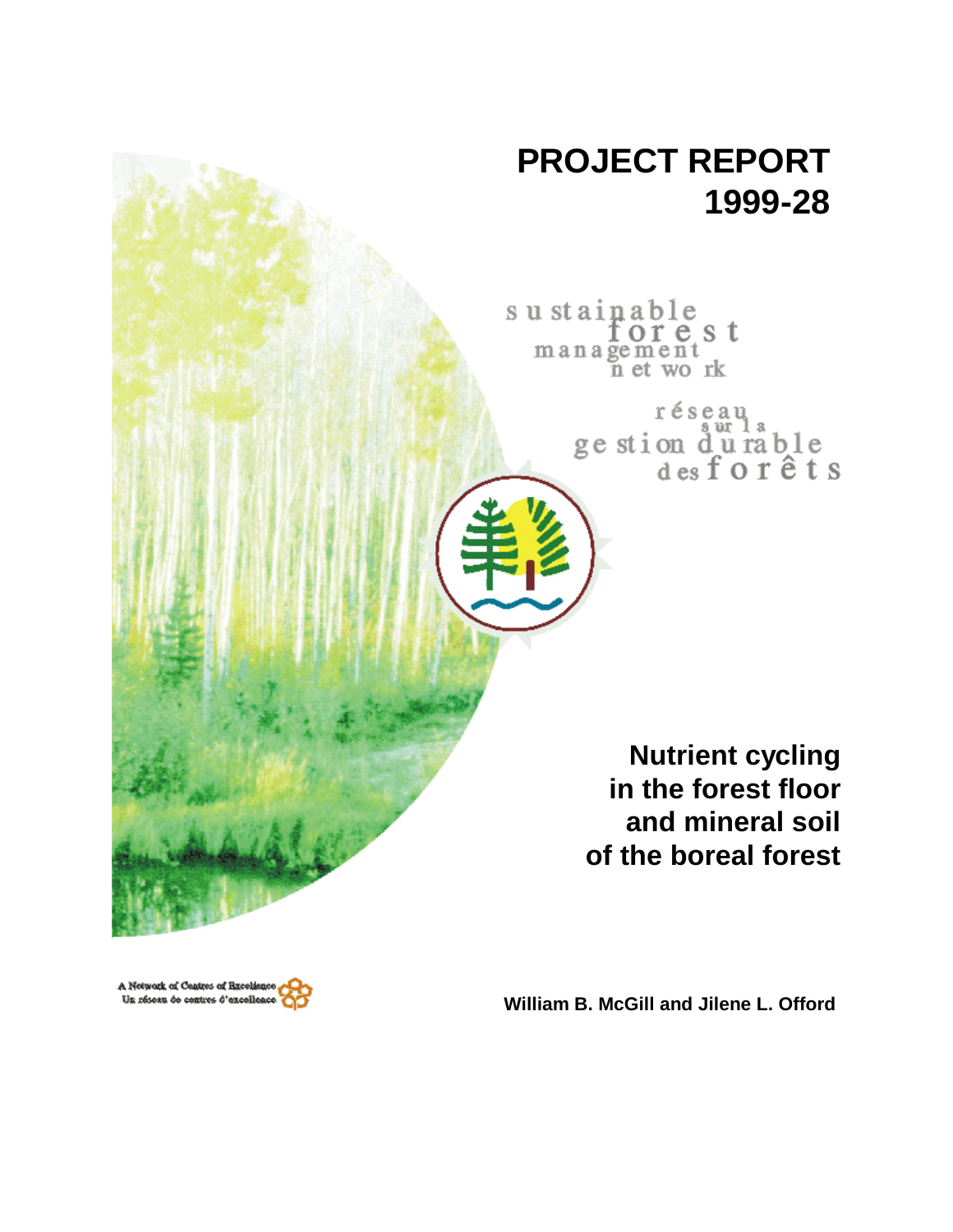For copies of this or other SFM publications contact:

Sustainable Forest Management Network G208 Biological Sciences Building University of Alberta Edmonton, Alberta, T6G 2E9 Ph: (780) 492 6659 Fax: (780) 492 8160 http://www.biology.ualberta.ca/sfm/

ISBN 1-55261-043-8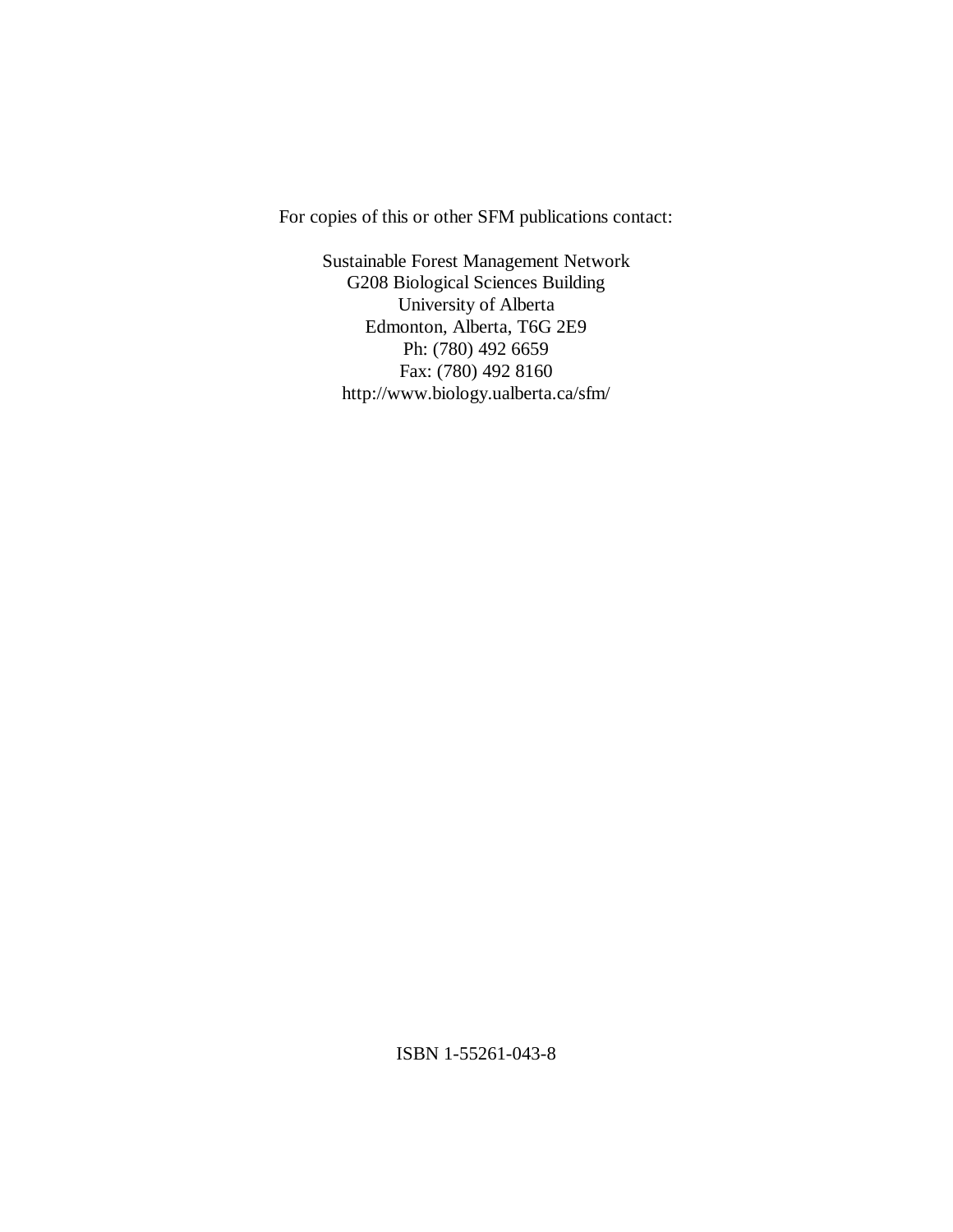# **Nutrient Cycling in the Forest Floor and Mineral Soil of the Boreal Forest**

by

## **William B. McGill and Jilene L. Offord**

Sustainable Forest Management Network University of Alberta, Edmonton, Alberta

**June 1999**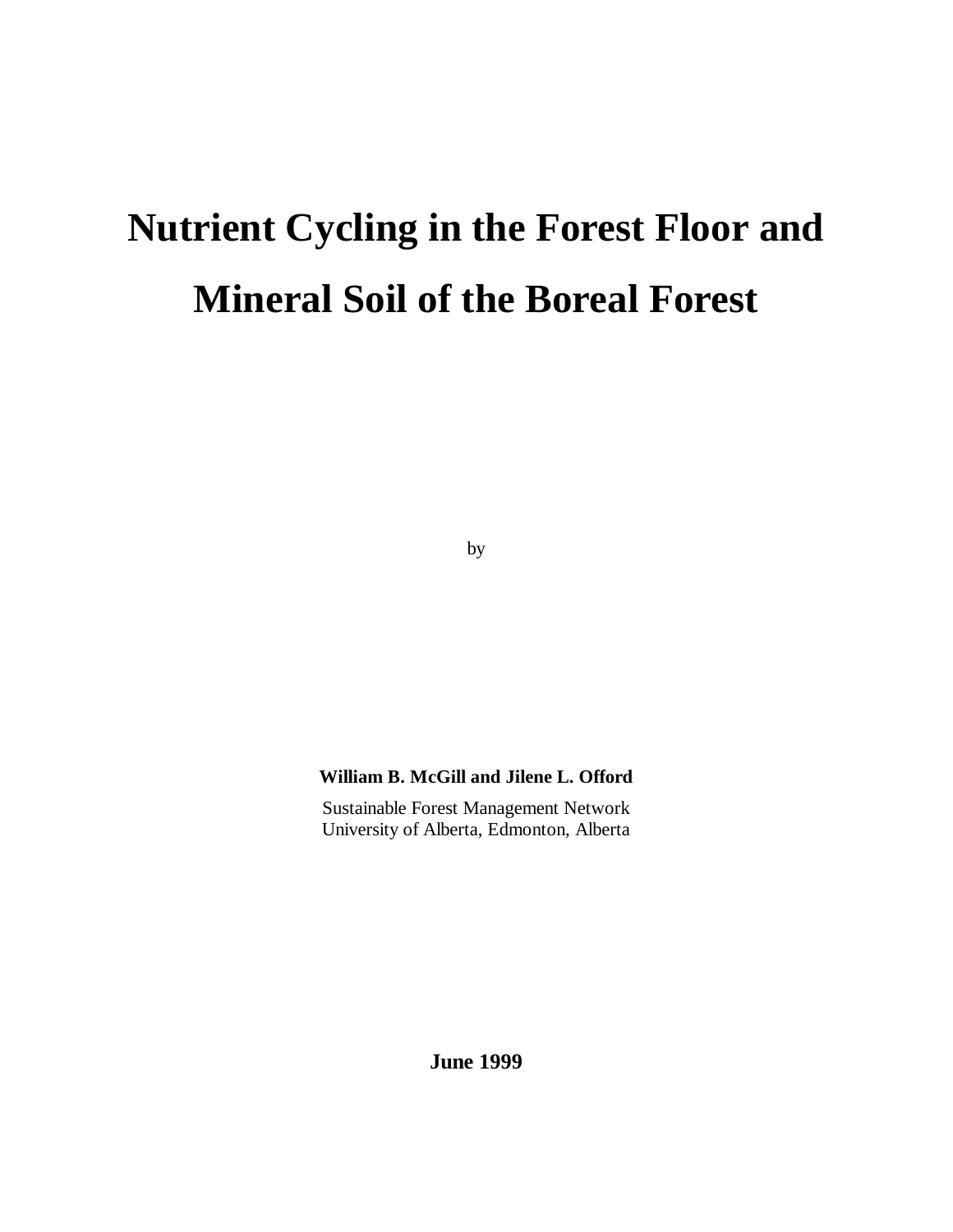## **ABSTRACT**

Soil temperatures and moistures were monitored in two Alberta field sites from May 1997 to September 1998. Nitrogen (N) mineralization rates were measured using ion exchange membranes in the field from June 1997 to May 1998. In association with this monitoring N mineralization rates were measured in the laboratory to compare ion exchange membranes, exchange resin bags and 0.01 M CaCl<sub>2</sub> extraction under varied physical and chemical soil conditions. Results indicated that both ion exchange membranes and exchange resin bags were accurate in predicting the amount of N as compared to the  $0.01$  M CaCl<sub>2</sub> extraction. This laboratory study was also used to calibrate the ion exchange membranes, thereby allowing the field data to be reported on a volumetric basis. The field data provided insight into temporal changes in available N at the sites investigated.

In addition, intact organic horizon cores (LFH) and homogenized Ae cores from Alberta and Quebec were incubated under various conditions between 231 and 313 days. Every 14 - 28 days, each core was leached with  $0.01$  M CaCl<sub>2</sub> for mineral N determination. To accommodate variability in soil N content and site history, results were normalized to a soil N basis. Results indicated net N mineralization is horizon specific not site specific; net N mineralization over long times was weakly related to lower soil temperatures; and differences in moisture tension did not create differences in specific net N mineralization. A protocol is proposed to estimate N mineralization from soils across Canada for use by present and future forest managers.

Another study traced the fate of N in forest ecosystems. This involved the application of a  $15$ N isotope onto moss and grass layers of two Alberta field sites. The objective was to determine if the N cycle is short-circuited by the moss and/or grass layer, thus leaving the larger vegetation nitrogen deficient. Results indicated that a larger proportion of  $\rm{^{15}N}$  is found in the vegetation than in the organic or mineral soil. This study also provided information on plant nutrient uptake before senescence.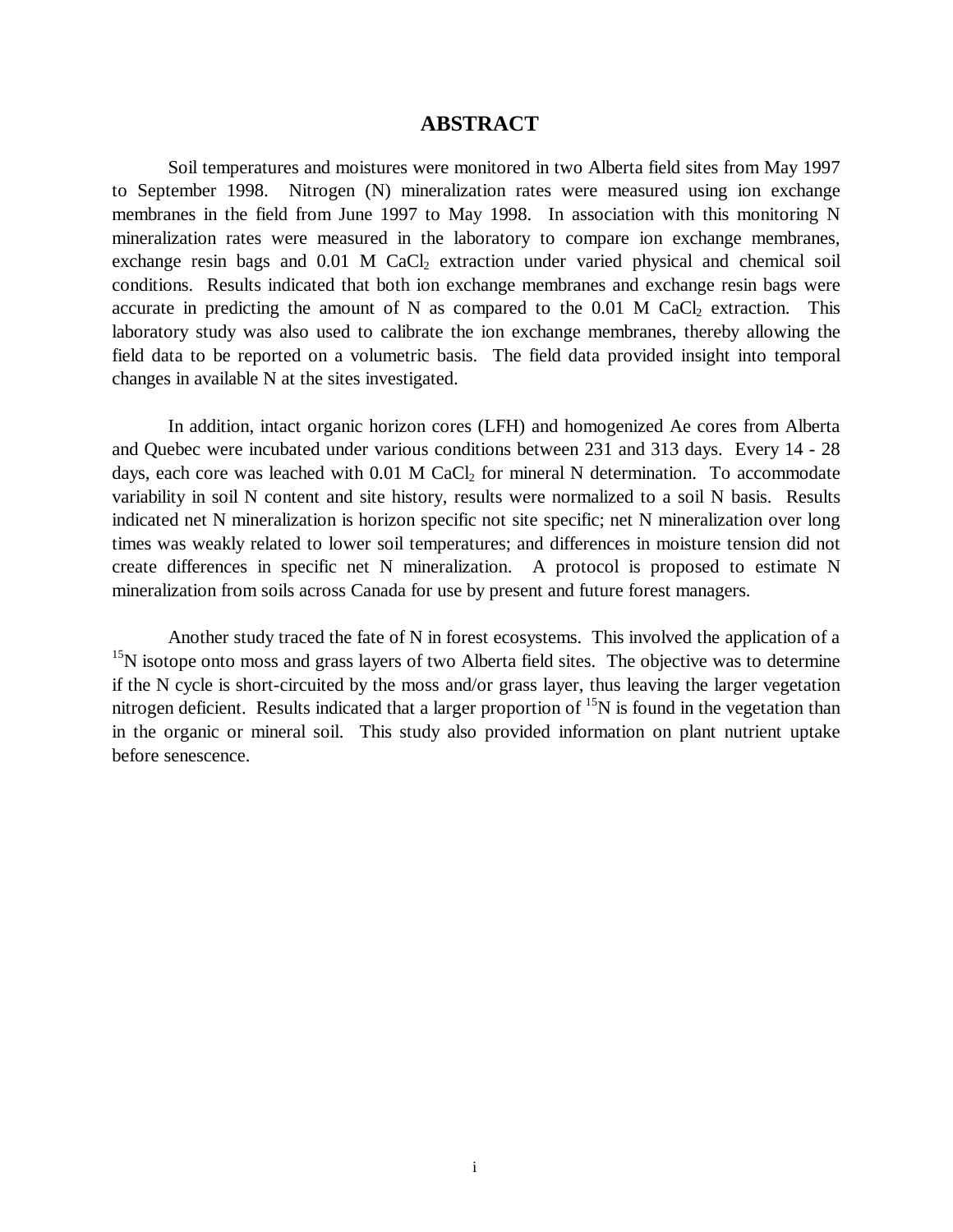# **ACKNOWLEDGMENTS**

We would like to thank the following persons and/or institutions for their assistance and support throughout this project:

Clive Figueiredo, Noorallah Juma, Heather Lowen, Nancy Mazuryk, Monica Molina, Chung Nguyen, Don Pluth, Jeff Thurston, and Dale Vitt from the University of Alberta Dave McNabb from Alberta Research Council Alison Munson and from Laval University Ken Smith from Laval University Keith Pardee of Edmonton Irv Offord of Sherwood Park Ken Greer from Western Ag Innovations Harry Archibald and Teresa Stokes from Alberta Forest Service Sustainable Forest Management National Center of Excellence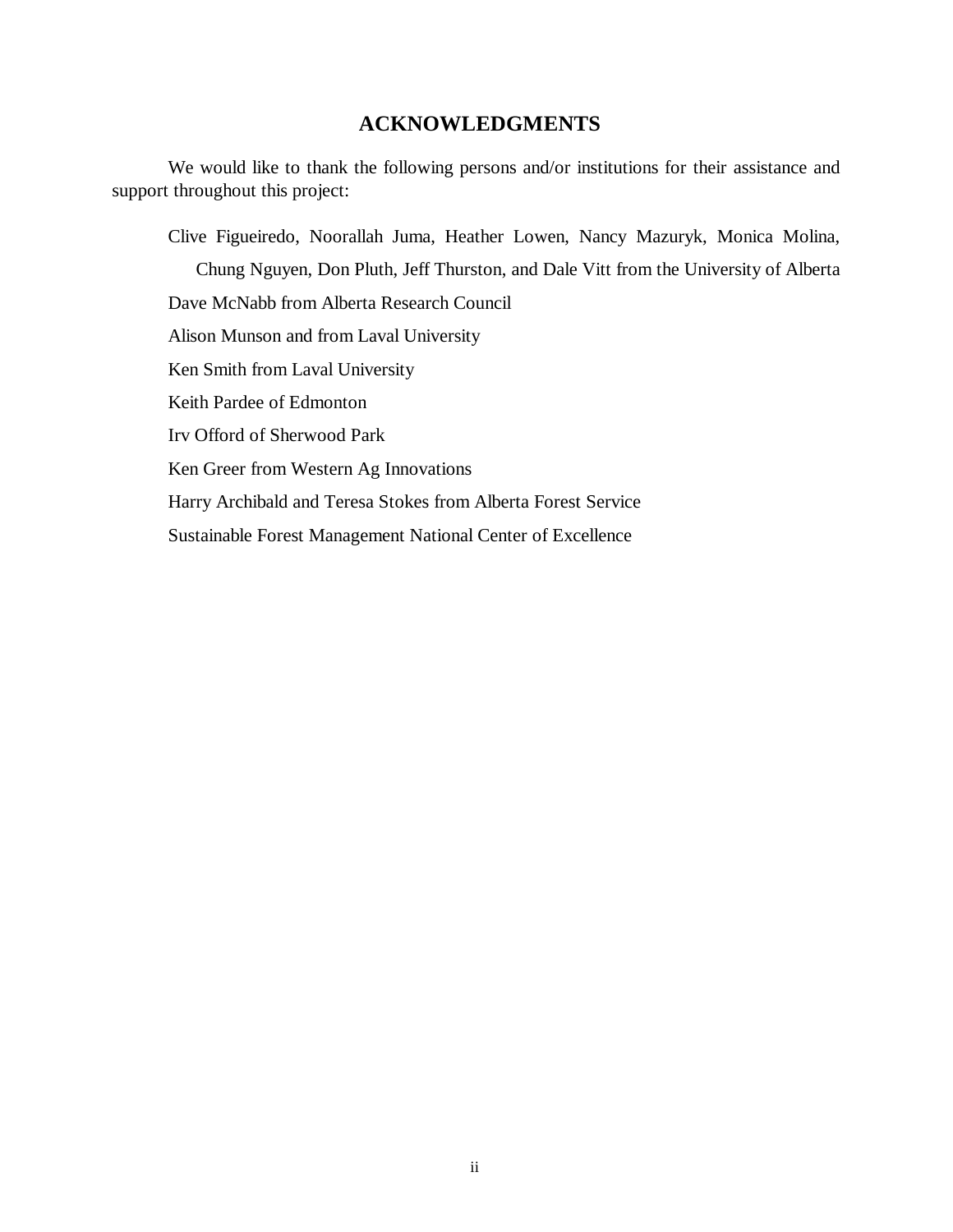#### **INTRODUCTION**

Between 1986 and 1994, the forest sector in Alberta received over \$4 billion of new investment and is now Alberta's third largest primary economic sector (Alberta Environmental Protection 1996). This raises the question whether the current harvesting levels are sustainable. The Sustainable Forest Management Network (SFM) was established in 1995 focusing on preserving the ecological variability and biodiversity of Canada's boreal forest while maintaining the nation's forest-based economy. The network's purpose is to ensure that Canada's boreal forest is effectively managed, its biological diversity preserved, and its resources sustained for future generations. This project was within the Ecological Basis of Sustainable Forest Management theme, the goal of which was to examine natural ecosystem processes and the impact of human activities on them. There were three groups of sites for this project: natural sites in Alberta; disturbed sites in Alberta; and disturbed sites in Quebec. The main focus of this project was on the natural sites in Alberta with some overlap with the disturbed sites in Quebec.

Natural sites were located at Lac La Biche and Whitecourt, Alberta. These sites represented different temperature regimes within the boreal forest and had 3 plots situated along a slope representing upper, middle and lower slope-positions. Both field monitoring and laboratory investigations were completed with these sites. Soil samples from Lac Spencer and Nicabau, Quebec represented disturbed sites. These sites were a component of Dr. A. Munson's study from Laval University. Lac Spencer was burned 50 - 70 years ago while Nicabau was cut 50 - 70 years ago. A full description of the sites, as well as the soil chemical and physical properties is provided in Offord 1999 (chapter 2).

The majority of this project focused on quantifying N mineralization rates from samples of organic and mineral horizons from these sites incubated at varying temperature and moisture conditions. Two other components of this project involved the quantification of available N using ion exchange membrane probes and whether or not the N cycle is short-circuited by the moss or grass layers of forest soils.

Nitrogen (N) cycling is a vital component in the sustainability of long-lived forest systems (Raison and Stottlemyer, 1991). The N cycle is regulated by complex interrelationships among plant uptake of available soil N, the transfer of N from plant litter to soil organic matter (SOM) and the conversion of organic N to  $NH_4$ <sup>+</sup> by soil microorganisms (Clark 1977; Zak et al. 1986). In temperate forests, N generally limits productivity when water is not limiting (Keenan et al. 1995). Raison and Stottlemyer (1991) stated N availability affects tree productivity by altering the rate of tree canopy development, photosynthetic properties, needle water potentials, and carbon (C) allocation patterns.

Nitrogen fixation and N deposition throughout the biosphere replenish losses of N from the N cycle. However, N deficiency is common in forest ecosystems (Johnson 1992). Possible losses from the N cycle include denitrification, volatilization, leaching, runoff, export in bodies of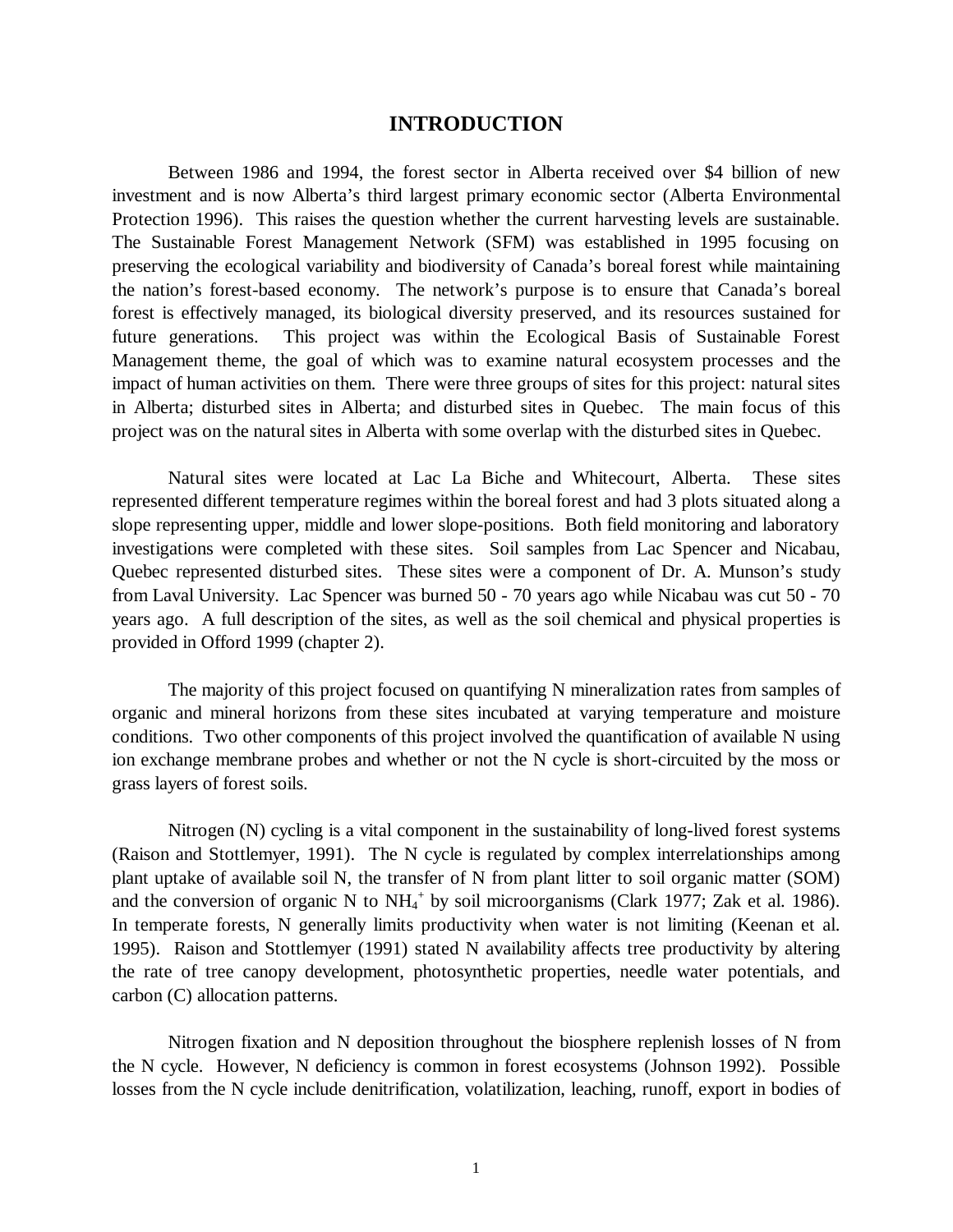consumers, nitrification and immobilization; however, these losses are not significant enough to be the cause of the N depravation in forest stands (Preston et al. 1990). Documentation of montane tropical rainforests, boreal forests and peatlands has lead to speculation that Bryophytes, lichens and possibly grasses, short circuit the N cycle because they play a significant role in the uptake, retention and redistribution of N within a forest ecosystem (Coxson 1991; Li and Vitt 1997). The moss layer acts as a filtering agent by slowing downward movement of N into the soil, where most of the vascular plant roots are located (Weber and Van Cleve 1984). If the annual nutrient accumulation by mosses exceeds uptake by trees, the moss layer may represent an effective bottleneck in the N cycle of the stand (Weber and Van Cleve 1981).

Soil moisture influences soil organic N mineralization (Stanford and Epstein, 1974). The amount of N available for mineralization is in turn a function of the amount of organic C stored in the soil. The C content or amount of SOM is regulated by climatic conditions, and by chemical factors of the litter which affect activity of soil microorganisms. The two most important limiting factors to growth in boreal forests are low N availability and low air temperatures (Makipaa, 1995). The plant availability of N within a growing season may be more dependent on the temperature sensitivity of mineralization than the quantities of N in the mineralizable fraction of SOM (Ellert and Bettany, 1992). N availability often increases with an increase in temperature due to an increase in decomposition of SOM (Cole, 1995; Makipaa, 1995). Amount of SOM usually increases with decreasing mean annual temperature.

In situ measurement of available N in forest soils can be monitored using exchange resin bags (ERB) (Binkley and Matson 1983), or the recently developed ion exchange membrane probes (IEM) (Subler et al. 1995). ERB are time consuming, expensive to assemble (Binkley and Matson 1983); results may be confounded by soil disturbance created during placement of ERB in soil (Subler et al. 1995); and the effort required to place ERB properly may limit their effectiveness by altering the flow of water and nutrients through or around the bag (Subler et al. 1995). IEM have the advantage of being easier to install than ERB, allow more samples to be taken with the same effort, and reduce the overall cost per sample (Western Ag Innovations 1997).

Disturbance caused by forestry operations or wildfires creates changes in the forest ecosystem. This disturbance could increase or decrease the soil N mineralization rate by changing the soil temperature and / or moisture regime. Basic understanding of the natural N mineralization of soils across boreal forests are required if predictions of soil N mineralization from forest soils after disturbances such as clear cutting or wildfires are to be made in relation to their soil temperature moisture regimes. It is anticipated that the results from this project will provide a more fundamental understanding of controls on N dynamics of natural sites thereby yielding tools for prediction of N dynamics under a variety of disturbances. Specific questions we asked: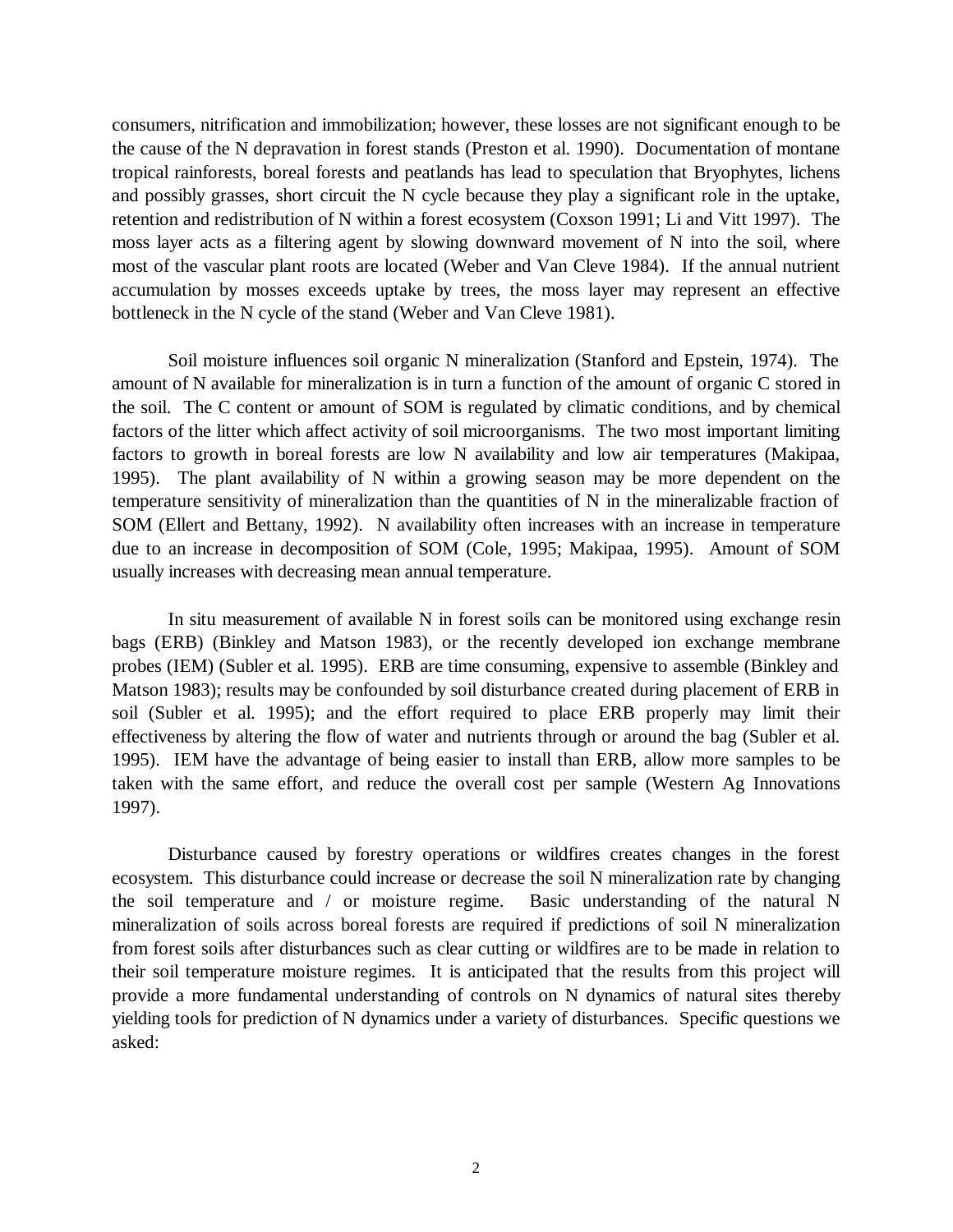- 1. Does the specific net rate of N mineralization vary in samples from along a catenary sequence at each site and between sites?
- 2. Does the specific net rate of N mineralization vary among samples of different horizons?
- 3. Does the specific net rate of N mineralization differ among samples incubated at different soil temperatures?
- 4. Does the specific net rate of N mineralization differ among samples incubated at different soil moisture tensions?
- 5. Does the specific net rate of N mineralization differ among samples from different moisture and temperature regimes or from soils with different disturbance regimes?
- 6. Are N ions removed from exchange resin under immobilizing conditions?
- 7. Is N sorption onto exchange resin reduced as soil ped size increases?
- 8. Is N sorption onto exchange resin reduced as leaching intensity increases?
- 9. Does the mosses and/or grass layer short-circuit the N cycle?

## **SUMMARY OF DATA ANALYSIS**

## **The Pattern of Soil N Mineralization from Three Slope Positions Incubated at a Single Temperature**

The objective of this study was to characterize patterns of net N mineralization in organic and mineral soil horizons from three slope positions along a catena from sites at Lac La Biche and Whitecourt. We hoped to answer the question: does the specific net rate of N mineralization vary in samples from along a catena at each site and between sites? We expected the specific net rate of N mineralization to be lower in the mineral horizons due to greater degrees of humification. Consequently, the patterns of N mineralization were expected to vary among horizons. It was also expected that the rate of N mineralization would decrease as incubation time increased (Winkler et al. 1995). We hypothesized that the specific net rate of N mineralization would not differ among slope positions.

#### *Calculation of specific rate (mg N g-1 soil N)*

Normally, N mineralization is expressed as  $\mu$ g g soil<sup>-1</sup>. This takes into account the mass of soil used and organic matter quality. Differences in soil total N may influence rates of N mineralization independently of organic matter quality. Therefore, N mineralized was expressed as a specific net N (NH<sub>4</sub><sup>+</sup>-N + NO<sub>3</sub><sup>-</sup>-N) mineralization with units of mg N mineralized  $g^{-1}$  soil N at each sample time. Specific net mineralization normalizes the data to a N basis not to a soil mass basis. The concept behind specific net mineralization can be explained by two examples: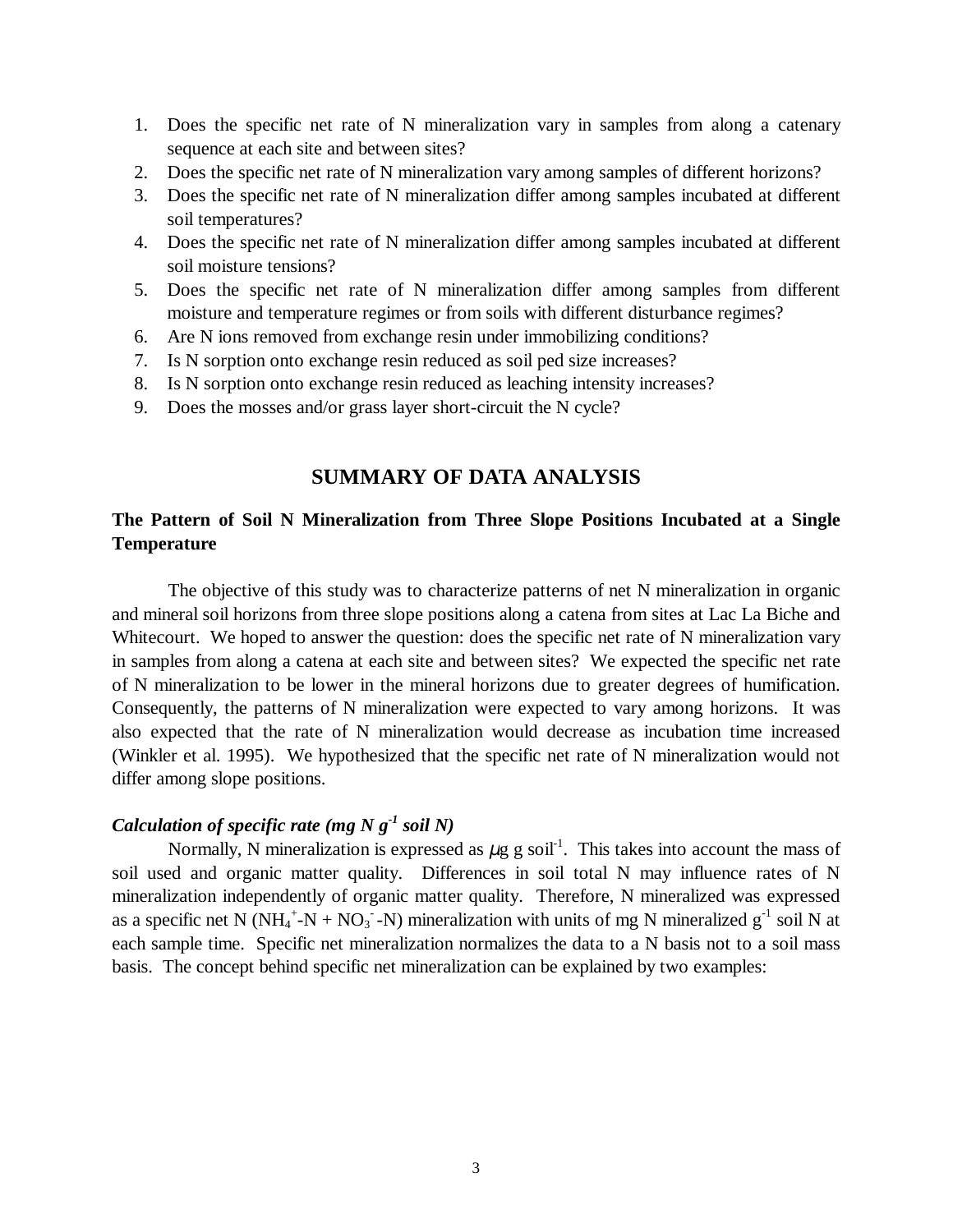| <b>Organic Horizon</b>                                        | <b>Mineral Horizon</b>                                       |
|---------------------------------------------------------------|--------------------------------------------------------------|
| $Nt = 0.021$ g N g <sup>-1</sup> soil                         | $Nt = 0.002g N g^{-1}$ soil                                  |
| $Ms = 100$ g soil                                             | $Ms = 100$ g soil                                            |
| $Nm = 15$ mg N                                                | $Nm = 3 mg N$                                                |
| $\frac{15mgN}{s} * \frac{gsoil}{s}$<br>$100$ gsoil $0.021$ gN | $\frac{3mgN}{s} * \frac{gsoil}{s}$<br>$100$ gsoil $0.002$ gN |
| Specific net rate = 7.1 mg N $g^{-1}$ soil N                  | Specific net rate = 15 mg N $g^{-1}$ soil N                  |

where Nt is the total amount of N (g kg<sup>-1</sup>); Ms is the mass of soil (g); and Nm is the amount of N mineralized.

This example indicates that the mineral horizon mineralized proportionally more N than the organic horizon, even though the amount mineralized from the organic horizon is five times more than from the mineral horizon. This approach allows data to be compared from different sites and horizons because it is normalized to the total amount of N contained within each sample. Therefore varying N content can be treated separately, allowing interpretation about the nature of the N and of the soil environment.

#### *Statistical Analysis*

A variety of models (exponential Eq [1], logistic Eq [2] and modified Gompertz (Ellert and Bettany, 1992) Eq [3]), were fitted to incremental mineralization data for each site using a non-linear (NLIN) procedure from the SAS statistical program package (SAS Institute Inc., 1998). These models were used to predict mineralization potential  $(N_0)$ , decay rate (k) or other equation parameters (h or x). For the most part the modified Gompertz model fit the data best.

$$
N_i = N_o e^{-kt} \left( e^{ki} - 1 \right) \tag{1}
$$

$$
N_{i} = N_{o} \left[ \frac{1}{1 + \left(\frac{N_{o}}{x} - 1\right) e^{-\kappa}} - \frac{1}{1 + \left(\frac{N_{o}}{x} - 1\right) e^{-\kappa (t - i)}} \right]
$$
 [2]  

$$
N_{i} = N_{o} e^{-\hbar \left[1 - e^{\kappa (t - i)}\right]} - N_{o} e^{\hbar \left(1 - e^{\kappa t}\right)}
$$
 [3]

Because equation parameters: h, k and  $N<sub>o</sub>$  are correlated with each other, derived variables that include 2 or 3 of the parameters are more appropriate for comparing among soils or sites. Therefore, time to inflection point Eq. [4] (T<sub>ni</sub>; d), containing k and  $\alpha_0$ , and maximum rate of N mineralization Eq [5] ( $R_m$ ; mg N g<sup>-1</sup> soil N d<sup>-1</sup>), containing N<sub>o</sub> k and  $\alpha_o$ , were calculated and used for comparative purposes.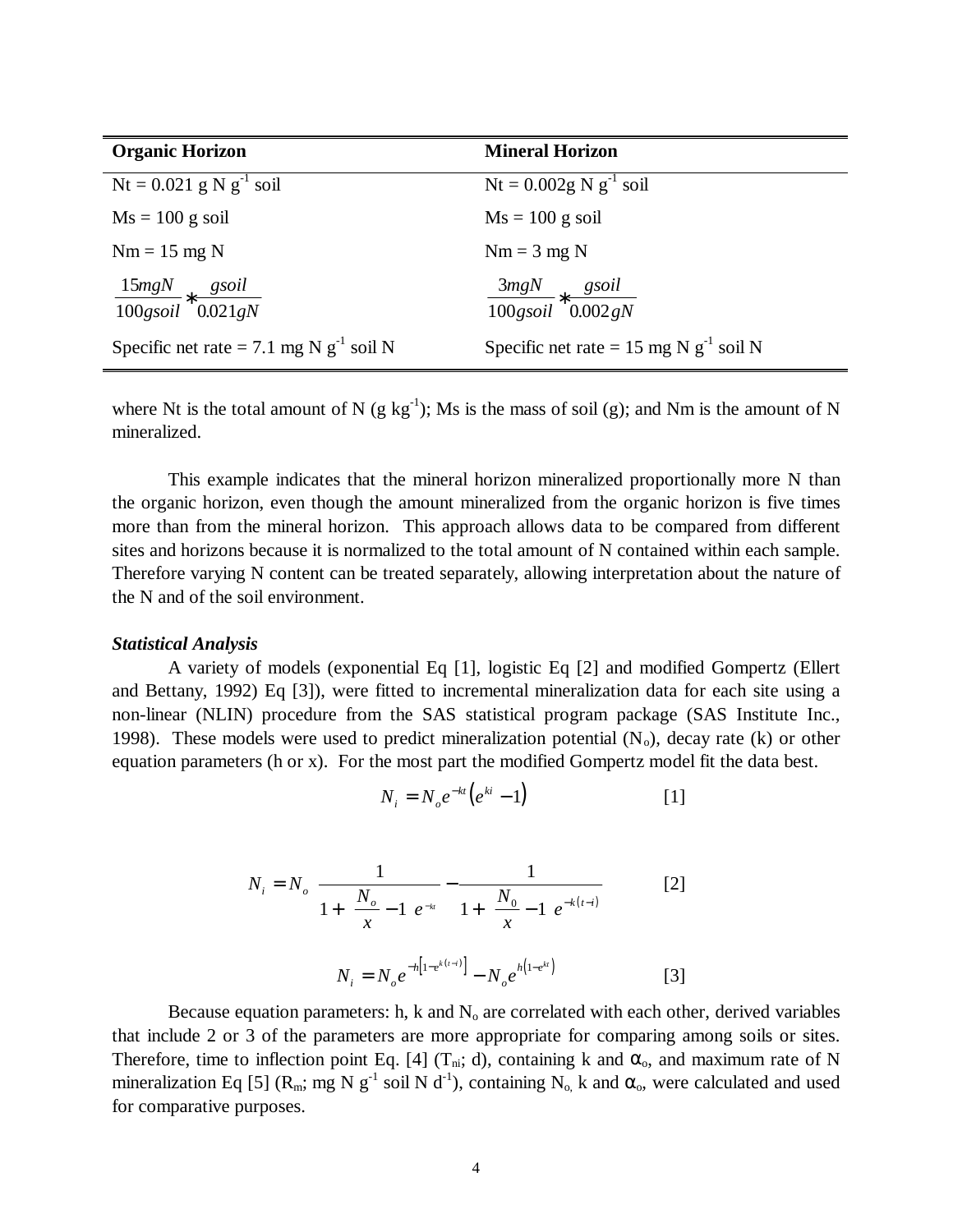$$
T_{ni} = \frac{1}{k} \ln \left( \frac{k}{\alpha_o} \right)
$$
 [4]  

$$
R_m = N_o k \left[ e^{\left( \frac{\alpha_o}{k} \right) - 1} \right]
$$
 [5]

In summary, the specific net rate of N mineralization was not significantly different between sites or slope positions. Complete investigation of this hypothesis is found in Offord 1999 (chapter 3).

#### **The Pattern of Soil N Mineralization at Increasing Soil Temperature and Moisture Tension**

This component of the project involved two separate experiments with the objectives to document the course of N accumulation from forest soil horizons incubated at (1) five temperatures and (2) four moisture tensions. The first hypothesis was that samples incubated at higher temperatures would have a higher maximum specific net N mineralization than those samples incubated at lower temperatures. Ellert and Bettany (1992), Kirschbaum (1995), and Winkler et al. (1996) hypothesized that N mineralization, organic matter decomposition and soil respiration rates, is temperature dependent. We interpreted our data in the context of the hypotheses set out by these authors. The second experiment hypothesized that N mineralization was moisture dependent and would increase as moisture tension decreased, and would reach a maximum before saturation where N mineralization would then decrease. Incremental mineralization data were then fitted to a variety of models and the time to inflection point and maximum rate of N mineralization were calculated (see above).

The specific net rate of N mineralization from samples of Ae horizons exceeded the specific net rate from samples of organic horizons. The specific net N mineralization from the organic and Ae horizons were horizon-specific not site-specific. Differences in maximum specific net rate of N mineralization and time to inflection for organic horizons incubated at different temperatures, suggested that net N mineralization rates were altered by temperature, however the cumulative amount of net N that can be mineralized was not. The cumulative specific net N mineralization from organic and Ae horizons was similar among moisture tensions. Maximum specific net rates of N mineralization from samples of Ae horizons incubated at all moisture tensions were higher than from samples of organic horizons. Complete documentation of these results are presented in Offord 1999 (chapter 3 and 4), and Offord and McGill (In press).

#### **Measurement of Mineral N Using Ion Exchange Membranes or Exchange Resin Bags under Various Conditions**

This laboratory study was designed to compare IEM, ERB and  $0.01$  M CaCl<sub>2</sub> extraction techniques for measurement of soil mineral N availability under varied physical and chemical soil conditions. The following hypotheses were tested: under immobilizing condition, N ions will be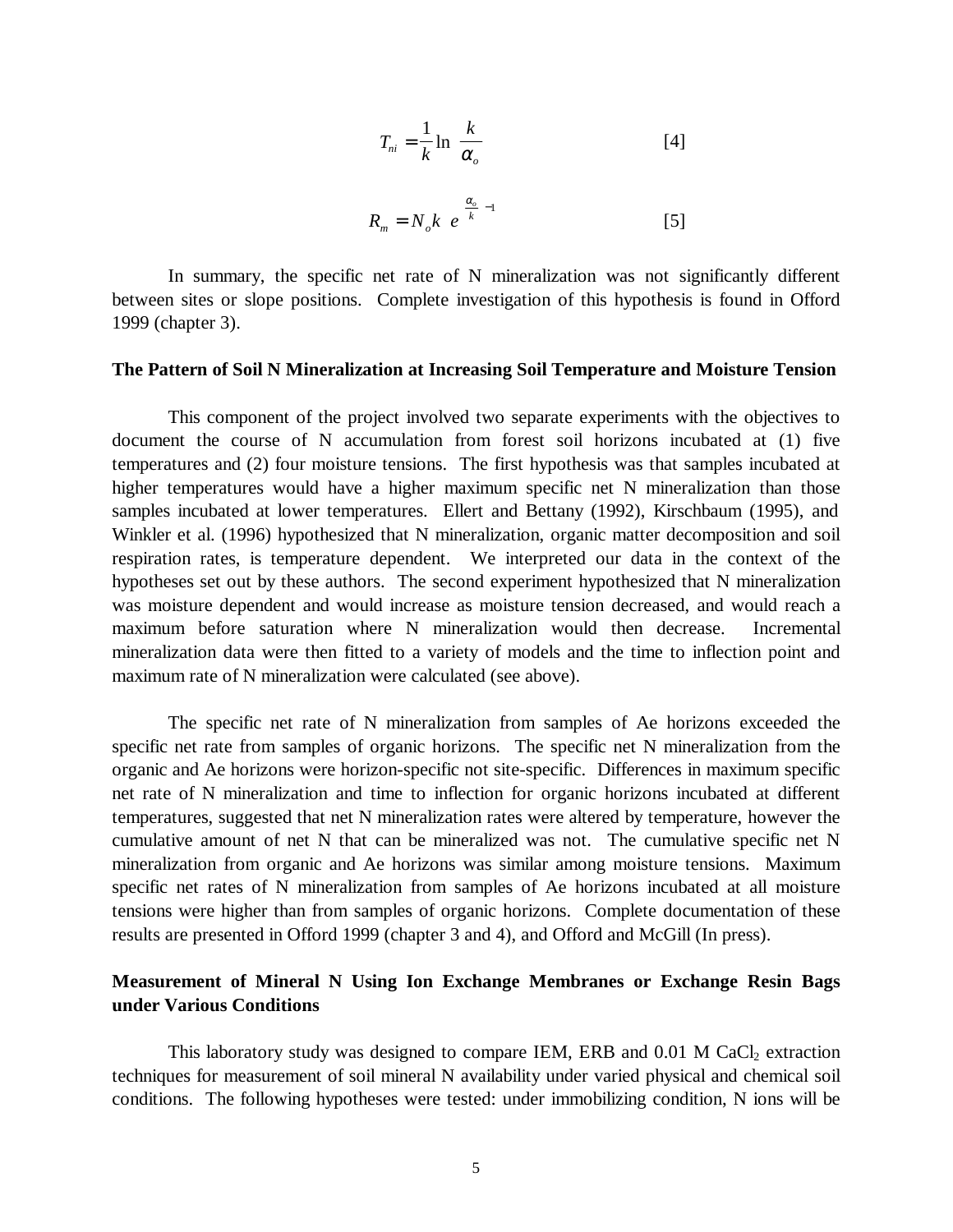removed from the exchange resin; N sorption onto exchange resins will be reduced as soil ped size increases; and N sorption onto exchange resins will be reduced as leaching intensity increases. The laboratory study was used to calibrate the IEM, thereby allowing the field data to be reported on a volumetric basis. Field data were collected between May 1997 and May 1998 from sites at Lac La Biche and Whitecourt, AB at all slope positions. This data provided insight into temporal changes in available N at the sites investigated.

Both IEM and ERB were accurate in predicting the amount of N as compared to the 0.01 M CaCl<sub>2</sub> extraction. As ped size increased,  $NH_4^+$  or  $NO_3^-$  sorption onto IEM or ERB did not decrease. As leaching intensity increased, the amount of  $NH_4^+$  or  $NO_3^-$  predicted by using IEM or ERB did not decrease. In fact the IEM and ERB appear to be efficient predictors of the amount of  $NH_4^+$  and  $NO_3^-$  in soil. There was no evidence suggesting that  $NH_4^+$  or  $NO_3^-$  ions were removed from the exchange resins under conditions of immobilization. Furthermore the results suggested that the exchange resins retained  $NO<sub>3</sub>$  ions.

Mineralization of NO<sub>3</sub> from both sites and horizons fluctuated from 0 to 6  $\mu$ g NO<sub>3</sub> cm<sup>-3</sup> and NH<sub>4</sub><sup>+</sup> fluctuated from 0 to 13  $\mu$ g NH<sub>4</sub><sup>+</sup> cm<sup>-3</sup> throughout the year. Mineralization of NH<sub>4</sub><sup>+</sup> between sites and horizons is similar, both flushing between September to October, which corresponded to high inputs of litter. Further explanation of these results are found in Offord 1999 (chapter 5) and Offord et al. 1998.

#### **Fate of N in Forested Ecosystems**

This study involved the application of a  $15N$  isotope onto moss and grass layers at Lac La Biche and Whitecourt. The objective was to determine if the N cycle is short-circuited by the moss and/or grass layers, thus leaving the larger vegetation nitrogen deficient. The results indicated that a larger proportion of  $15N$  was found in the vegetation than in the organic or mineral soil throughout the duration of the experiment (late August to late October) (unpublished data).

#### **MANAGEMENT IMPLICATIONS**

Quantification of nutrient cycling processes of forested ecosystems has the potential to identify nutrients most likely to limit site productivity in current or future forests. However N concentrations within forested sites vary considerably. McNabb et al. (1986) concluded that there was considerable variation in the N and C concentrations of surface soil within small forested sites in the Cascade Mountains of Oregon. They determined that this variation could not be accounted for by simple characterization of microsites around a sampling point. Given that there is large variation in N concentration from site to site, we hoped that this research could aid in the prediction of specific net N mineralization rates from sites across Canada.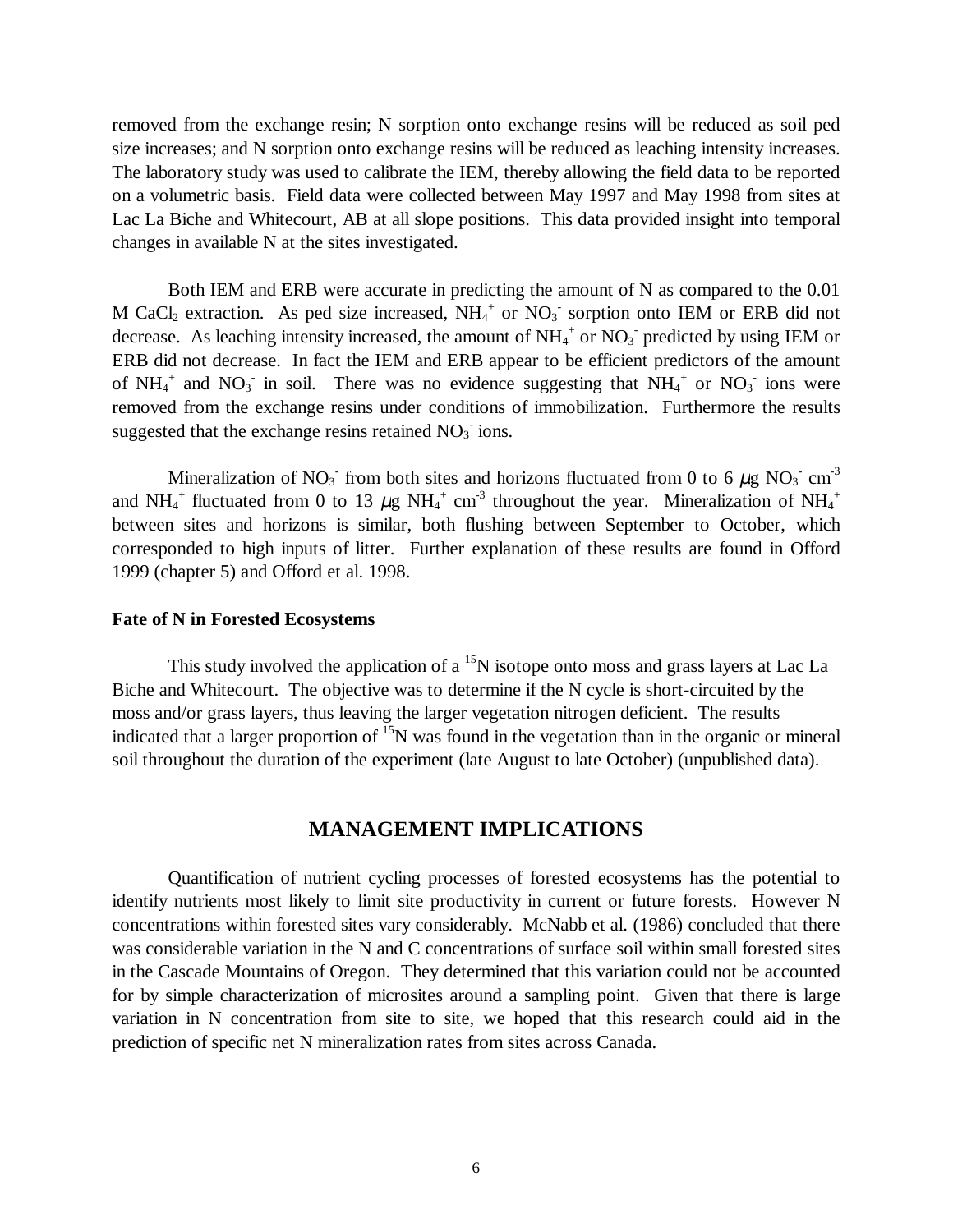The Gompertz model predicted parameters  $N_0$ , k and h. These parameters were used to calculate time to inflection point  $(T_{ni})$  and maximum rate of N mineralization at inflection point  $(R_m)$ . It has been suggested that one k value might be valid for all soils (Dendooven et al. 1995). If we limit analysis to the Alberta sites, median k values for both organic and Ae horizons ( $k =$ 0.009 d<sup>-1</sup>) and median N<sub>o</sub> values for organic (30.93 mg N  $g^{-1}$  soil N) and Ae (42.85 mg N  $g^{-1}$  soil N) horizons can be selected to represent all soils. Because the proportionality constant, h, varied to a greater extent than the other parameters, the sensitivity of the Gompertz model to varying values of h was tested. Median values for k  $(0.009 d^{-1})$  and N<sub>o</sub>  $(42.85 mg N g^{-1} )$  soil N) were held constant as h ranged from 0.19 to 0.99 (dimensionless) (Figs. 1 and 2). As h increased from 0.19 to 0.99 (dimensionless), the time to inflection point increased from 1.1 to 184 days, and the maximum rate of N mineralization increased from 0.17 to 0.38 mg N  $g^{-1}$  soil N d<sup>-1</sup>. Therefore, the Gompertz model is sensitive to changes in h.



Figure 1: Cumulative specific net NH<sub>4</sub><sup>+</sup>+NO<sub>3</sub> -N mineralization as h varied from 0.19 to 0.99 (dimensionless) during 212 days where  $N_0 = 42.85$  mg N g<sup>-1</sup> soil N and k = 0.009 d<sup>-1</sup>.



**Figure 2:** Incremental specific net  $NH_4^+$ +NO<sub>3</sub> -N mineralization as h varied from 0.19 to 0.99 (dimensionless) during 212 days where  $N_0 = 42.85$  mg N g<sup>-1</sup> soil N and  $k = 0.009$  d<sup>-1</sup>.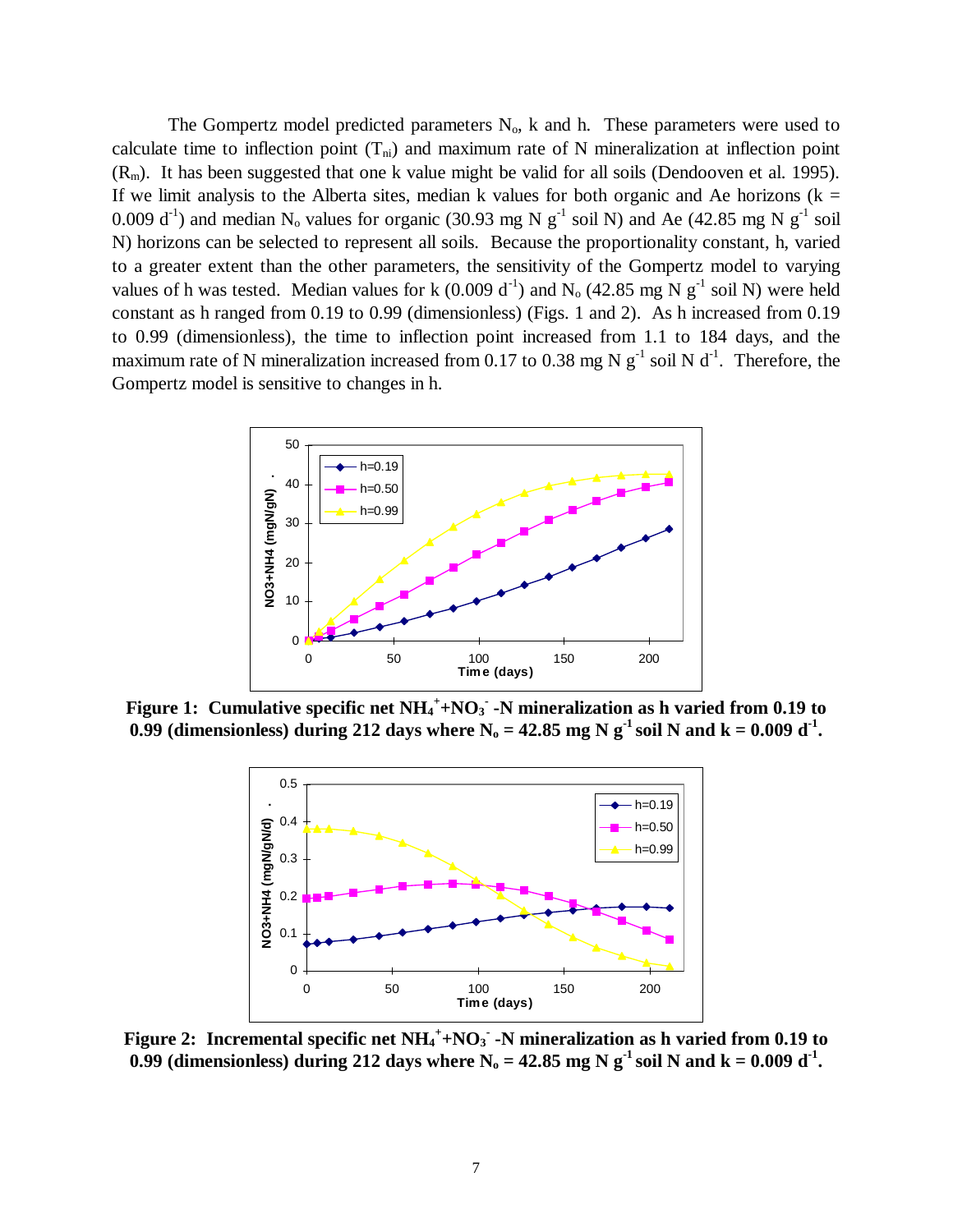However, if median values of k (0.009 d<sup>-1</sup>), and horizon specific h (0.186) and N<sub>o</sub> (30.93 mg N  $g^{-1}$  N) values are used to predict the cumulative amount of N mineralized over 313 days, the outcome is similar to what was actually measured (Fig. 3 and 4).



**Figure 3: Predicted and actual cumulative specific net NH4 + +NO3 - -N mineralization during 313 days from samples of organic horizons incubated at 22**°**C.**



**Figure 4: Predicted and actual cumulative specific net NH4 + +NO3 - -N mineralization during 313 days from samples of Ae horizons incubated at 22**°**C.**

Therefore, the amount of N mineralized (mg N cm<sup>2</sup>) can be estimated for different sites using the following assumptions: k can be used to describe soils from both organic and Ae horizons; N<sub>o</sub> and h are horizon specific; the total N (g N kg<sup>-1</sup> soil) and pb (g cm<sup>-3</sup>) of a soil is known [Eq 6]:

Mineralized 
$$
N\left(\frac{mg N}{cm^2}\right) = \frac{g \, soil \, N}{kg \, soil} * \rho b \left(\frac{g \, soil}{cm^3}\right) * \left(\frac{kg \, soil}{10^3 \, g \, soil}\right) * depth (cm) * predicted \, N\left(\frac{mg N}{g \, soil \, N}\right)
$$
 [6]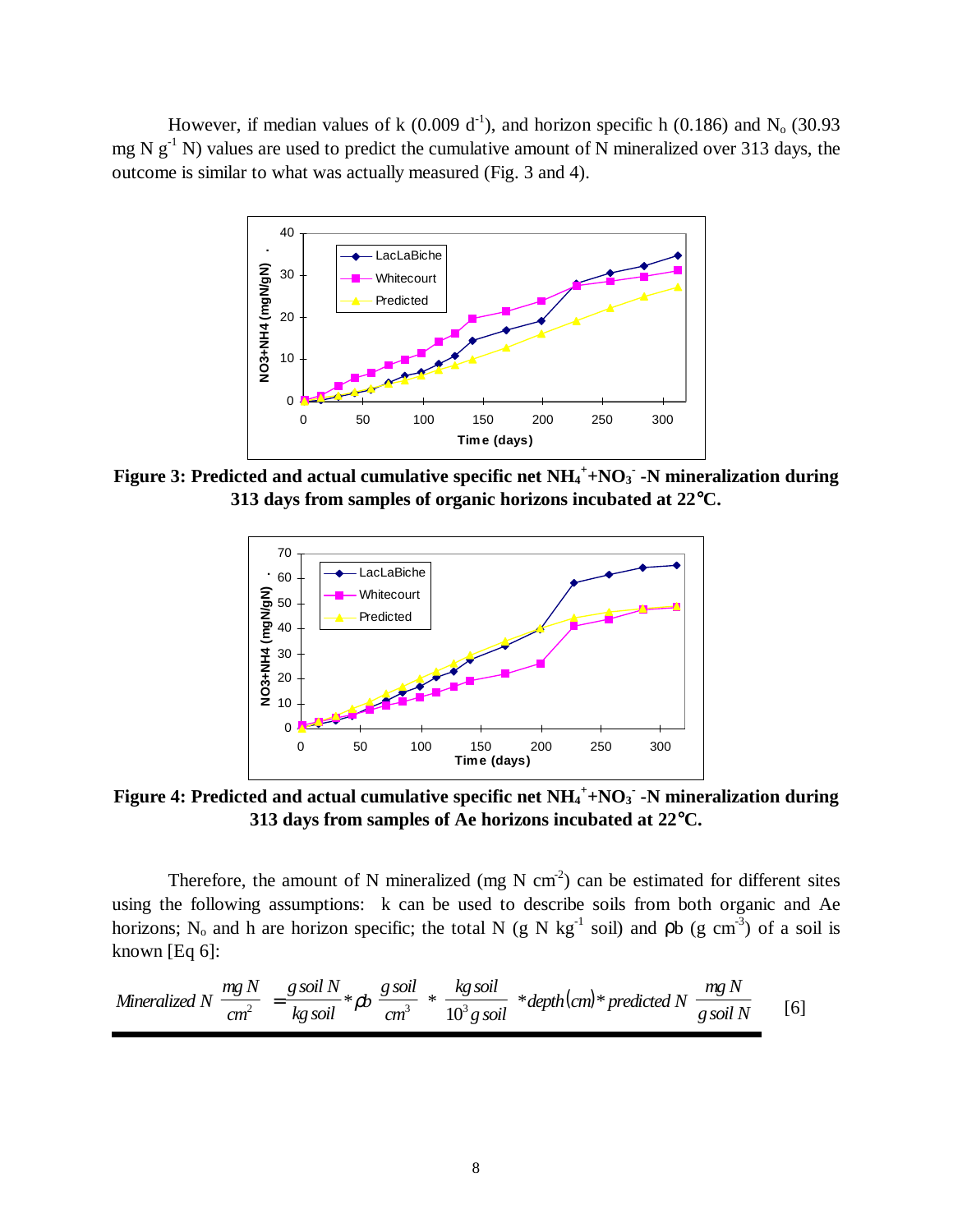For example, if a site with the following properties was harvested (compares to the organic horizon from the upper site at Whitecourt), the amount of N mineralized from the organic horizon could be predicted:

Total N = 24.1 g N kg<sup>-1</sup>  $pb = 0.11$  g cm<sup>-3</sup>

Organic horizon depth = 10.5 cm Predicted  $N_0 = 30.93$  mg N g<sup>-1</sup> soil N

Mineralized 
$$
N = \frac{24.1 g \, soil}{kg} * \frac{0.11 g}{cm^3} * \frac{kg \, soil}{10^3 g \, soil} * 10.5 cm * \frac{42.85 mg \, N}{g \, soil \, N}
$$
  
\nMineralized  $N = \frac{0.86 mg \, N}{cm^2}$   
\nMineralized  $N = \frac{86 kg \, N}{ha}$ 

| Variable            | Units                          | Upper | Middle | Lower |
|---------------------|--------------------------------|-------|--------|-------|
| Organic Horizon     |                                |       |        |       |
| Depth               | $\rm cm$                       | 10.5  | 8.1    | 8.7   |
| <b>Bulk Density</b> | $g \text{ cm}^{-3}$            | 0.11  | 0.13   | 0.18  |
| <b>Total N</b>      | $g kg^{-1}$                    | 24.1  | 23.1   | 15.7  |
| $N_{o}$             | mg N $(g \text{ soil N})^{-1}$ | 30.93 | 30.93  | 30.93 |
| $N_{o}$             | $kg$ N ha <sup>-1</sup>        | 86    | 75     | 76    |
| Ae Horizon          |                                |       |        |       |
| Depth               | $\rm cm$                       | 6     | 5      | 5     |
| <b>Bulk Density</b> | $g \text{ cm}^{-3}$            | 0.96  | 1.1    | 1.03  |
| <b>Total N</b>      | $g kg^{-1}$                    | 2.8   | 1.7    | 1.8   |
| $N_{o}$             | mg N $(g \text{ soil N})^{-1}$ | 42.85 | 42.85  | 42.85 |
| $N_{o}$             | $kg$ N ha <sup>-1</sup>        | 69    | 40     | 40    |
| Total               | $kg$ N ha <sup>-1</sup>        | 155   | 115    | 116   |

**Table 1: Estimated N mineralization potential of organic and Ae horizons from Whitecourt**

Therefore, quantification of the amount of mineral N released from different horizons can be compared (Table 1). In addition, generation of mineral N from different sites can be compared (Table 2). From both sites, the mineralization potential from the organic horizon was higher than the Ae horizon. Further analysis of these assumptions is needed; they were used here to illustrate how N mineralization on an aerial basis may be predicted.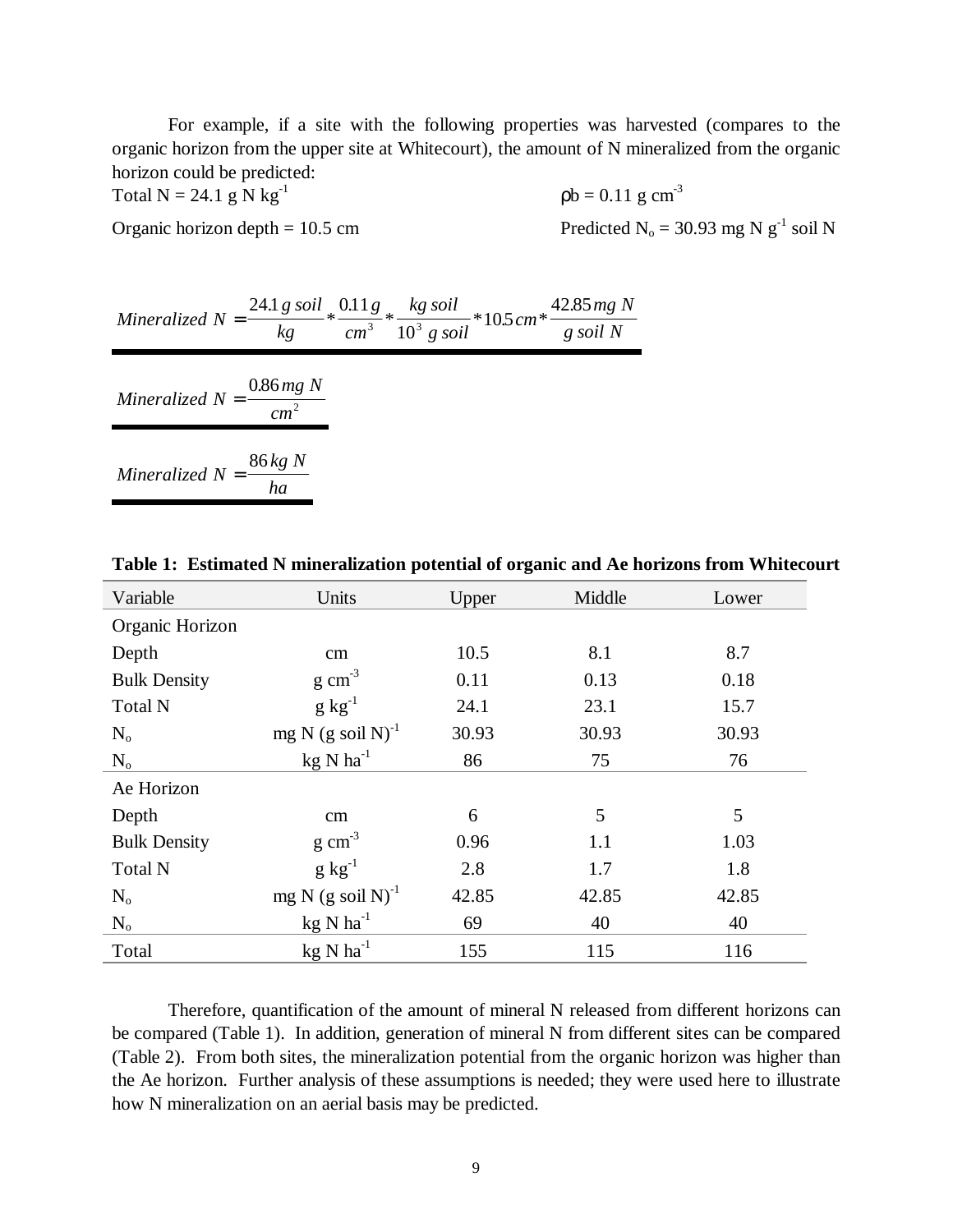| Variable            | Units                          | Upper          | Middle | Lower          |
|---------------------|--------------------------------|----------------|--------|----------------|
| Organic Horizon     |                                |                |        |                |
| Depth               | cm                             | 7              | 8      | 9              |
| <b>Bulk Density</b> | $g \text{ cm}^{-3}$            | 0.18           | 0.13   | 0.17           |
| <b>Total N</b>      | $g kg^{-1}$                    | 9              | 10     | 11             |
| $N_{o}$             | mg N $(g \text{ soil N})^{-1}$ | 30.93          | 30.93  | 30.93          |
| $N_{o}$             | $kg$ N $ha^{-1}$               | 35             | 32     | 52             |
| Ae Horizon          |                                |                |        |                |
| Depth               | cm                             | $\overline{4}$ | 3      | $\overline{2}$ |
| <b>Bulk Density</b> | $g \text{ cm}^{-3}$            | 1.42           | 1.27   | 1.54           |
| <b>Total N</b>      | $g\ kg^{-1}$                   | 0.7            | 0.6    | 1.1            |
| $N_{o}$             | mg N $(g \text{ soil N})^{-1}$ | 42.85          | 42.85  | 42.85          |
| $N_{o}$             | $kg$ N ha <sup>-1</sup>        | 17             | 9      | 14             |
| Total               | $kg$ N $ha^{-1}$               | 52             | 41     | 66             |

**Table 2: Estimated N mineralization potential of organic and Ae horizons from Lac La Biche**

# **CONCLUSIONS**

Laboratory incubations in this research provided an understanding of N mineralization from samples of organic and Ae horizons without the presence of vegetation. In the absence of vegetation, this research indicated that samples of Ae horizons mineralized proportionally more N than samples of organic horizons. This suggested the specific net mineralization of N is horizonspecific not site-specific.

The major implications is that much of the variability among sites may be taken into account by readily accessible site data such as horizon thickness, density and N concentration. The decomposition rate data, being more universal may then be obtained from fewer samples and used widely with site data. This yields rate specific N mineralization rates expressed as  $kg \text{ ha}^{-1}$ . Consequently the cost of estimating N mineralization over large areas can be reduced mainly to the cost of obtaining sites characteristics that determine total N present in organic and mineral horizons.

After disturbances such as cutting, soil pH generally increases and a new microbial community appears which oxidizes  $NH_4^+$  to  $NO_3$ . As well, many site preparation operations are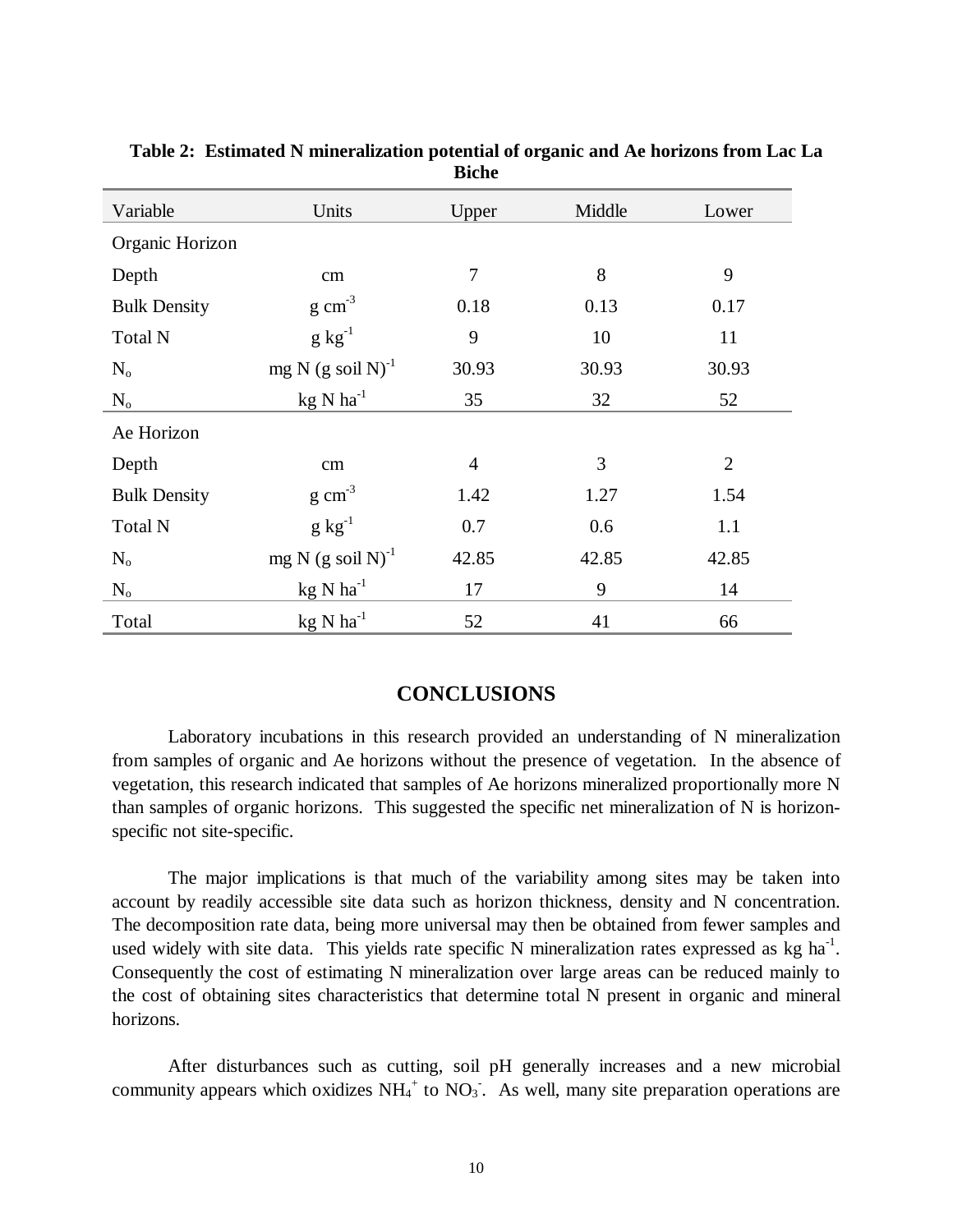aimed at removing organic layers from sites and exposing the mineral soil because it is considered to be a reliable seed bed. On one hand, proportionally more N will be mineralization in the Ae horizon providing N to seedlings. However, boreal forests are characterized by low temperatures and short growing seasons. For these sites, there were 138 days above 2°C, therefore vegetation establishment may be limited within the first growing season, allowing N mineralization to proceed without adequate vegetation present. In addition, there was evidence that nitrification rates would increase after 50 to 100 days. We hypothesized that this was because establishment of nitrifier communities took 50 to 100 days. If forest management practices do not include or permit the establishment of quick growing vegetation nitrate may leach into streams, rivers, lakes or aquifers. On the other hand, forest managers may also want to consider the implications of establishing quick growing vegetation because the N cycle may be short-circuited, preventing new seedlings from obtaining adequate amounts of N. Nonetheless, high concentrations of  $NO<sub>3</sub>$  in surface water is toxic to animals i.e. transformation of blood hemoglobin to methaemoglobin, or formation of carcinogenic nitrosamines (Tamm et al. 1974), and may foster eutrophication of lakes and streams if complementary nutrients such as P are available.

Kronzucker et al. (1997) demonstrated that white spruce seedlings preferentially absorbed 20 times more  $NH_4^+$  than  $NO_3^-$ . If white spruce seedlings were planted the following season after cutting, the production of  $NO<sub>3</sub>$  would be at its highest therefore decreasing chance for survival and forest regeneration.

Generally there was no difference in total specific net N mineralized from samples of organic horizons incubated at 12°C or higher. However, there were differences in maximum specific rate of net N mineralization and time to reach the maximum rate for organic horizons incubated at different temperatures. This suggests that maximum N mineralization rates are altered by temperature, however the cumulative amount of N that can be mineralized was not. One hypothesis was that the microbial communities established in samples of organic horizons are more adapted to an environment with a temperature of 12°C. Malhi et al. (1990) indicated that there was a climatic control over temperature activity relations of denitrification in soils and the optimum temperature for denitrification in Alberta soils was lower than in soils from warmer regions.

On the other hand, there was no difference in mean specific net N mineralization as temperature increased (except the 6°C treatment) for samples of Ae horizons. We expected the higher mean specific net rate obtained from samples of Ae horizons incubated at 0<sup>o</sup>C was due to freeze thaw cycles. It may be possible to obtain the same N mineralization patterns as samples of organic horizons if soil was incubated where freeze thaw cycles did not occur (i.e. incubation at 1 °C). The mean specific net N mineralization from samples of Ae horizons incubated at 0 and 6°C may then be significantly less than the samples incubated between 12 and 32°C which were not significantly different. There is evidence that soil temperature increases following disturbances (Meng et al. 1995; Tamm et al. 1974). The microbial community adaptation to lower soil temperatures may be beneficial if with an increase in temperature, an increase in N mineralization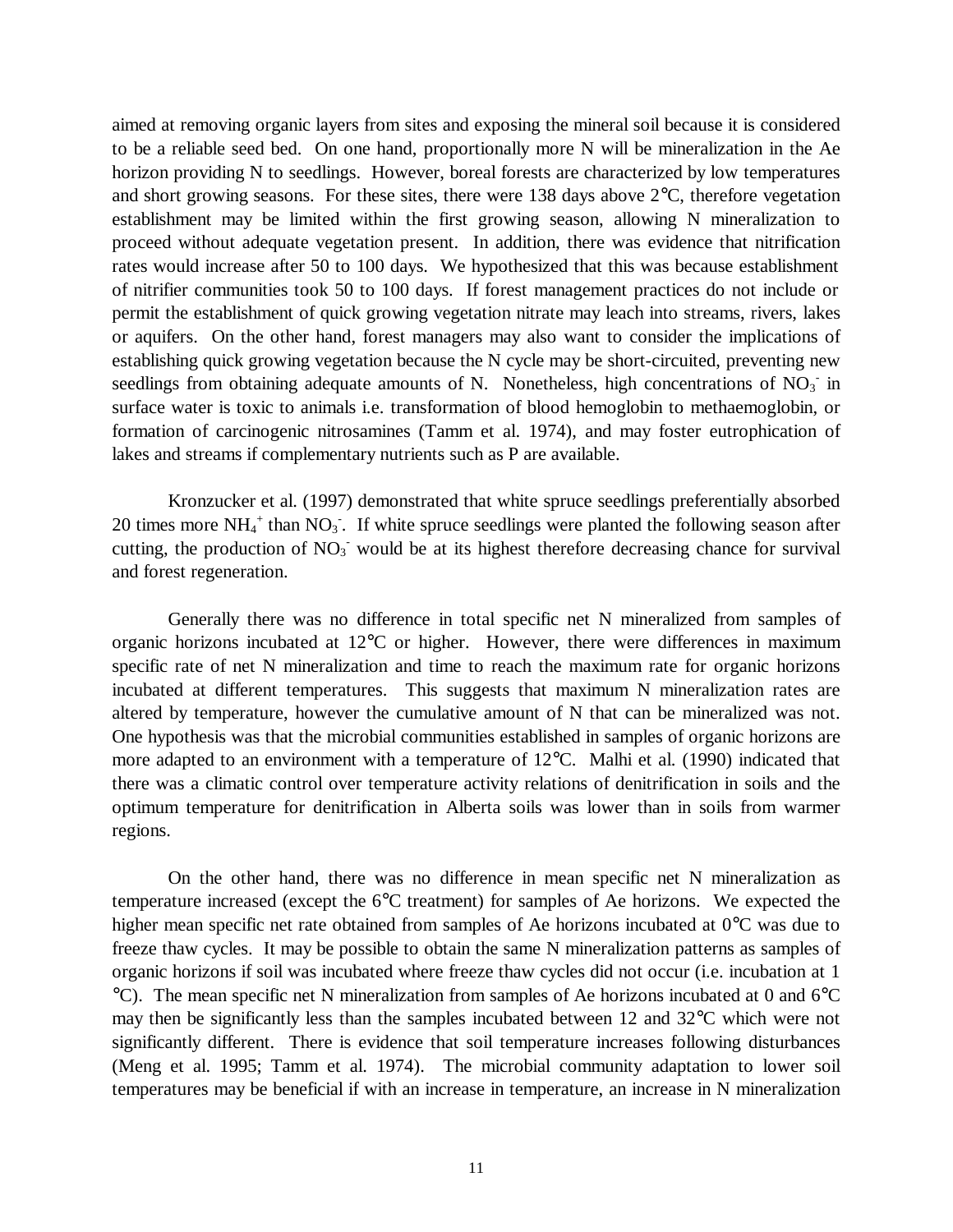does not always occur. Of course the microbial community may adapt to these changes as well, however there is limited knowledge to know how long this would take. Further study of microbial community adaptation in forest soils to changes in temperature and moisture are needed.

Another component of this project was the calibration of ion exchange membranes (IEM), exchange resin bags (ERB) with 0.01 CaCl<sub>2</sub> extraction. Both the IEM and ERB provided in situ measurements of N mineralization rates. Use of IEM in the field was easy and efficient. Extraction and analysis were also less cumbersome than using ERB. However confusion still exists about the use of IEM because it is not clear what dimension of measurement is taken with the IEM. This confusion applies to the ERB, but because IEM are relatively new products, questions regarding their use have been raised.

The volume of soil sampled using the IEM is a question that many researchers have asked. Does the IEM sample N from the soil it comes into contact with? Results suggest ped size fractions greater than 2 mm may decrease the amount of N predicted by the IEM. Does this imply that IEM sample from an area? Is a diffusion gradient created by the IEM and N ions from the surrounding soil move toward the IEM, therefore sampling a volume of soil? Do IEM out compete microorganisms for N and retain N ions on the surface of the membrane? The results of this research provided one way to calibrate the IEM to a standard laboratory method and the calculated effective volumes were consistent throughout the experiments completed in Chapter 5. However further analysis and replication of these experiments using IEM should be completed.

If these experiments were to be repeated, it is recommended that both horizons would consist of 17 to 19 replications. The number of replicates required was determined by [Eq. 7] (McNabb et al. 1986):

$$
n = \left[\frac{t * s}{E}\right]^2\tag{7}
$$

where n is the number of replicates; t is the student's t-value, approximately 2.1 at  $p = 0.10$ ; s is the mean standard deviation for all treatments per experiment; E is the allowable error from the mean.

#### **REFERENCES**

- Alberta Environmental Protection. 1996. The status of Alberta's timber supply. Publication # T/325, ISBN: 0-7732-5026-3.
- Binkley, D., and Matson, P. 1983. Ion exchange resin bag method for assessing forest soil nitrogen availability. Soil Sci. Soc. Am. J. 47:1050-1052.
- Clark, F.E. 1977. Internal cycling of  $^{15}N$  in shortgrass prairie. Ecol. 58:1322-1333.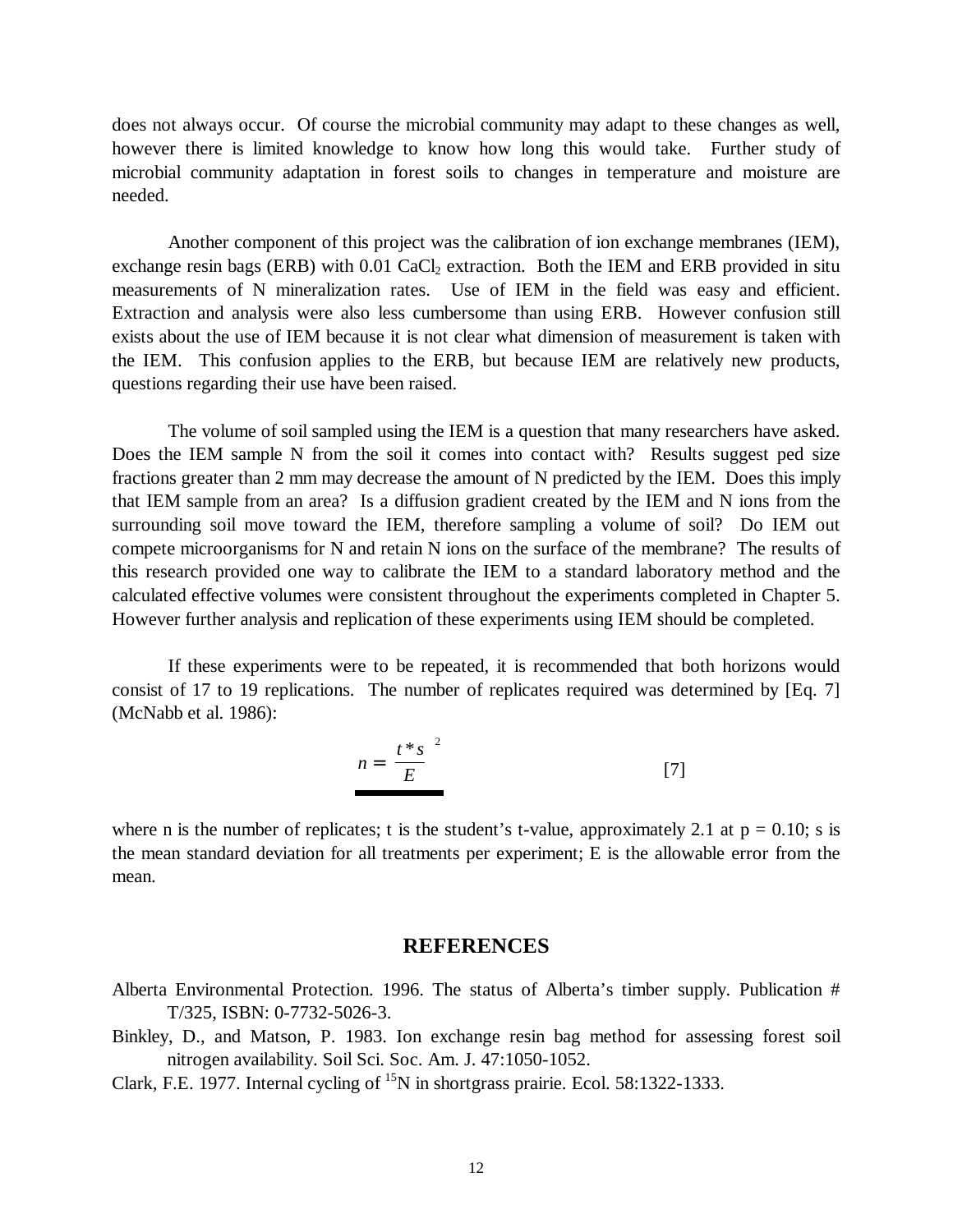- Cole, D.W. 1995. Soil nutrient supply in natural and managed forests. Plant and Soil, 168-169:43- 53.
- Coxson, D.S. 1991. Nutrient release from epiphytic bryophytes in tropical montane rain forest (Guadeloupe). Can. J. Bot. 69:2122-2129.
- Dendooven, L., Merckx, E., and Vlassak, K. 1995. Limitations of a calculated N mineralization potential in studies of the N mineralization process. Plant and Soil 177:175-181.
- Ellert, B.H., and Bettany, J.R. 1992. Temperature dependence of net nitrogen and sulfur mineralization. Soil Sci. Soc. Am. J. 56:1133-1141.
- Johnson, D.W. 1992. Nitrogen retention in forest soils. J. Envir. Qual. 21:1-12.
- Keenan, R.J., Prescott, C.E., and Kimmins, J.P. 1995. Litter production and nutrient resorption in western red cedar and western hemlock forests on northern Vancouver Island, British Columbia. Can. J. For. Res. 25:1850-1857.
- Kirschbaum, M.U.F. 1995. The temperature dependence of soil organic matter decomposition and the effect of global warming on soil organic storage. Soil Biol. Biochem. 27:753-760.
- Kronzucker, H.J., Siddiqi, M.Y., and Glass, A.D.M. 1997. Conifer root discrimination against soil nitrate and the ecology of forest succession. Nature 385:59-61.
- Li, Y., and Vitt, D.H. 1997. Patterns of retention and utilization of aerially deposited nitrogen in boreal peatlands. Ecosci. 4:106-116.
- Malhi, S.S., McGill, W.B., and Nyborg, M. 1990. Nitrate losses in soils: Effect of temperature, moisture and substrate concentration. Soil Biol. Biochem. 22: 733-737.
- Makipaa, R. 1995. Effect of nitrogen input on carbon accumulation of boreal forest soils and ground vegetation. For. Ecol. Man. 79:217-226.
- McNabb, D.H., Cromack Jr., K., and Fredriksen, R.L. 1986. Variability of nitrogen and carbon in surface soils of six forest types in the Oregon cascades. Soil Sci. Soc. Am. J. 50:1037- 1041.
- Meng, F.R., Bourque, C.P.A., Jewett, K., Daugharty, D., and Arp, P.A. 1995. The Nashwaak experimental watershed project: Analyzing effects of clearcutting on soil temperature, soil moisture, snowpack, snowmelt and stream flow. Water Air Soil Poll. 82: 363-374.
- Offord, J.L. (1999). Patterns of N mineralization from boreal forest soils. M.Sc. Thesis, Department of Renewable Resources, University of Alberta, Edmonton, Alberta.
- Offord, J.L., and McGill, W.B. 1999. Specific N release: Quantity and quality of soil N. Forest Ecology and Management (In Press).
- Offord, J.L., Cody, M.J., and McGill, W.B. 1998. Measurement of N using ion exchange membranes and exchange resin bags under various conditions. In Proceedings of the  $35<sup>th</sup>$ Annual Alberta Soils Workshop Proceedings, 16-18 Feb. 1998, Edmonton, AB. Alberta Agriculture, Food and Rural Development, Agronomy Unit, Agronomy Center, Edmonton. AB. pp. 86-93
- Preston, C.M., Marshall, V.G., and McCullough. 1990. Fate of <sup>15</sup>N-labelled fertilizer on snow at two forest sites in British Columbia. Can. J. For. Res. 20:1583-1592.
- Raison, R.J., and Stottlemyer, R. 1991. Considerations in modeling change in temperate forest nitrogen cycles. Tree Phys. 9:209-225.
- SAS Institute Inc. 1998. SAS user's guide: statistics, 1998 edition. SAS Institute Inc. Car, NC.